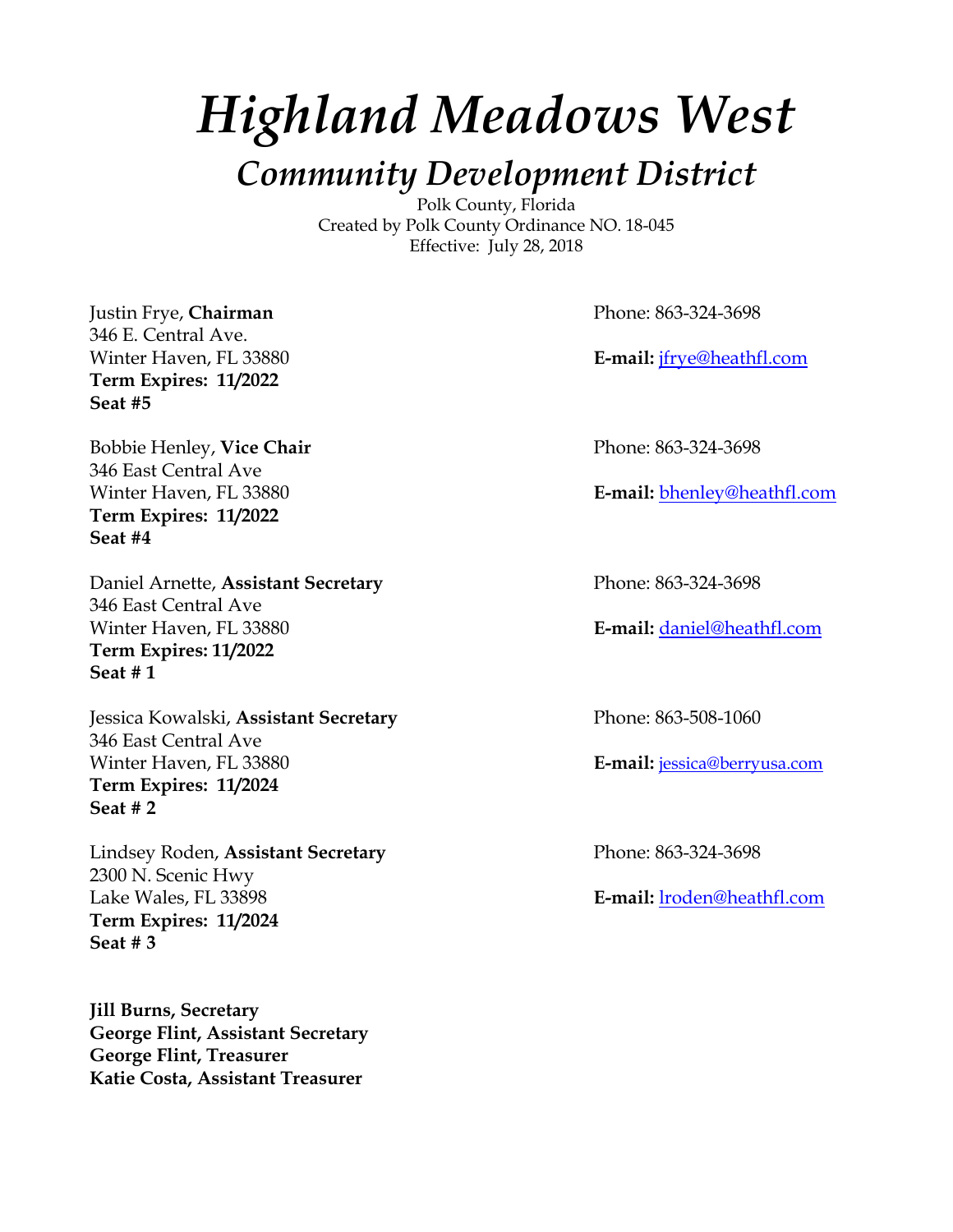#### **Highland Meadows West CDD District Directory**

#### **District Counsel**

Roy Van Wyk **Phone**: 850-566-7618 KE Law Group 2016 Delta Blvd., Suite 101 **Support Counsel:**

**District Engineer** Rey Malavé **Phone:** 321-354-9656 Dewberry Engineering 800 N. Magnolia Ave., Suite 1000 Orlando, FL 32803 **E-mail:** rmalave@dewberry.com

#### **HOA Contact**

Sharon Gastelbondo Phone: 863-293-7400 Prime Community Management 346 E. Central Ave **Email:** info@primehoa.com Winter Haven, FL 33880 **Email**: sharon@primehoa.com Melissa Dodsworth **Email**: melissa@primehoa.com

#### **Bond Counsel**

Greenberg Traurig, P. A. **Phone:** 305-579-0886 450 S. Orange Ave., Suite 650 Orlando, FL 32801 Robert C. Gang **E-mail:** gangr@gtlaw.com Ashton M. Bligh **E-mail:** bligha@gtlaw.com Solomon Cadle **E-mail:** cadles@gtlaw.com

#### **Trustee**

U.S. Global Corporate Trust **Phone**: 954-938-2476 500 West Cypress Creek Rd., Suite 460 Fort Lauderdale, FL 33309 Scott Schuhle **E-mail:** scott.schuhle@usbank.com

**Trustee Counsel**

Aponte & Associates Law Firm **Phone:** 407-926-9149 37 N. Orange Ave., Ste. 500 **Cell:** 954-673-9517 Orlando, FL 32801

*5/20/2022* **Underwriter** FMSbonds, Inc. 20660 W. Dixie Highway North Miami Beach, FL 33180

Tallahassee, FL 32303 **E-mail:** roy@kelawgroup.com

Amy Hembree **E-mail:** amy@kelawgroup.com Jake Whealdon **E-mail:** jake@kelawgroup.com

Deborah A. Kharran-Misra **E-mail:** kharranmisrad@gtlaw.com Clara Stegeman **E-mail:** stegemanc@gtlaw.com

Mr. Julio M. Aponte **E-mail:** julio@publicfinancelaw.com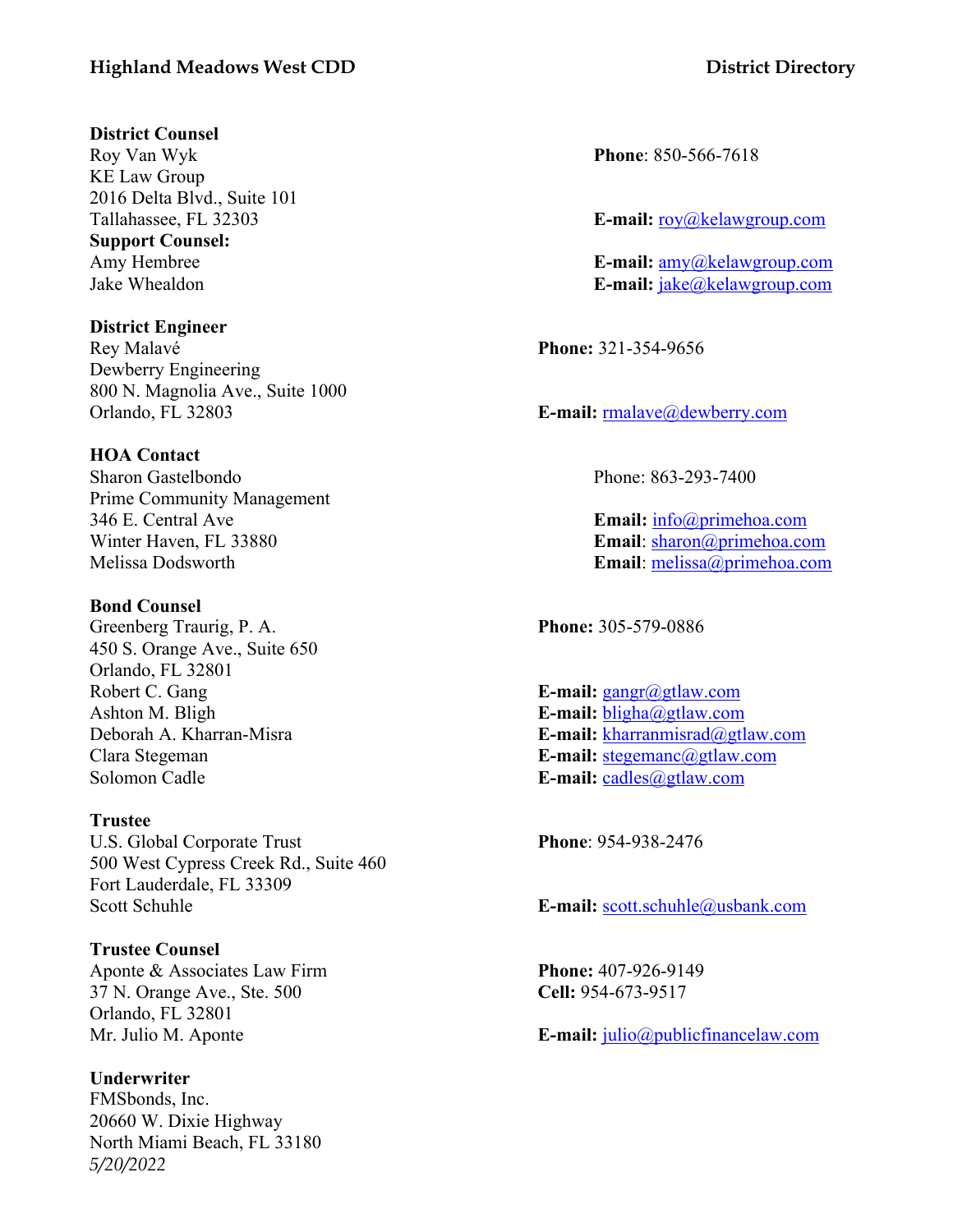#### **Highland Meadows West CDD District Directory**

**Underwriter Counsel**

GrayRobinson, P.A. 401 E. Jackson St., Ste. 2700 Tampa, FL 33602 Brian Fender **Phone:** 813-273-5070

**District Manager** Jill Burns **Phone:** 407-841-5524 Governmental Management Services 219 E. Livingston St. Orlando, FL 32801 **E-mail:** jburns@gmscfl.com Samantha Hoxie **E-mail:** shoxie **E-mail:** shoxie **example** 

**Polk County Property Appraiser** Marsha M. Faux **Phone:** 863-534-4777 255 N. Wilson Ave. **Fax:** 863-534-4753 Bartow, FL 33830

**Polk County Tax Collector** Joe G. Tedder **Phone:** 863-534-8470 430 E. Main St.

Jon Kessler **Phone:** 305-692-4124 **Cell:** 407-619-3781 **E-mail:** jkessler@fmsbonds.com

William Baum **Phone:** 305-937-0660 **Ext:** 2209 **E-mail:** wbaum@fmsbonds.com

Dylan Schwartz **Phone:** 305-937-0660 **Ext:** 2225 **E-mail:** dylanschwartz@fmsbonds.com

Debbie Stocker **Phone:** 305-937-0660 **Ext:** 2250 **E-mail:** dstocker@fmsbonds.com

**E-mail:** brian.fender@gray-robinson.com

Jennifer Taylor **Phone:** 813-273-5059 **E-mail:** Jennifer.Taylor@gray-robinson.com

Sarah Fields **Phone:** 813-273-5185 **E-mail:** sarah.fields@gray-robinson.com

Heather H. Harris **Phone:** 813-273-568 **E-mail:** grpublicfinance@gray-robinson.com

Bartow, FL 33830 **E-mail:** enforcement@polktaxes.com